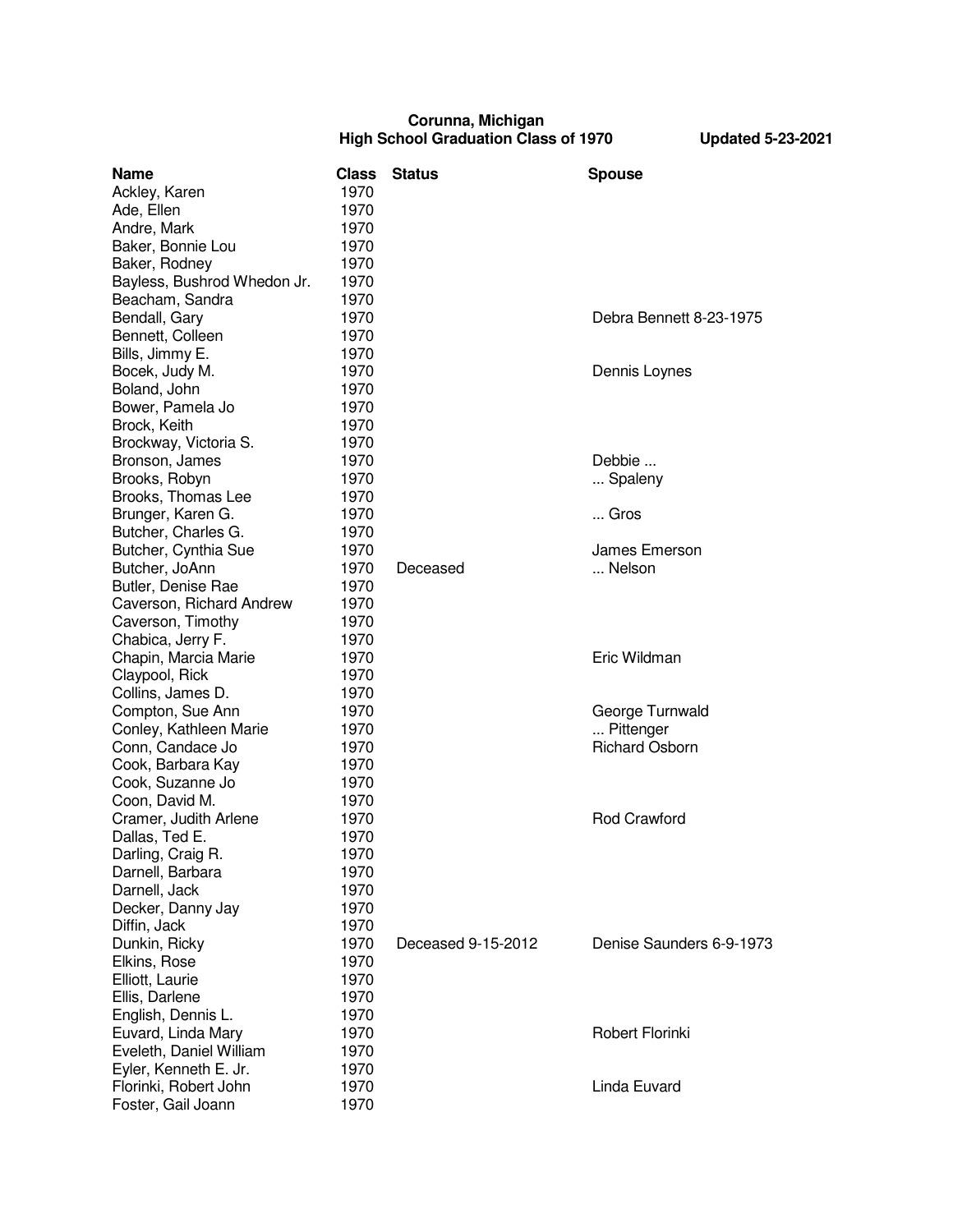| Frantz, J. D.<br>Frazier, Denise L.      | 1970<br>1970 |                     |                                |
|------------------------------------------|--------------|---------------------|--------------------------------|
| Galloway, Patricia                       | 1970         |                     |                                |
| Glahr, Sabrine                           | 1970<br>1970 |                     |                                |
| Gorte, David Paul<br>Goward, Richard Lee | 1970         |                     |                                |
|                                          |              |                     |                                |
| Grinnell, Jacquilin                      | 1970<br>1970 | Deceased 9-30-2017  | Patricia Smith 1979            |
| Hagan, Edward                            | 1970         |                     |                                |
| Hazelton, Gary<br>Hazelton, Sherman      | 1970         |                     |                                |
| Heinz, Emil Jr.                          | 1970         |                     |                                |
| Henry, Sarah Elizabeth                   | 1970         |                     |                                |
| Hickey, James Michael                    | 1970         |                     |                                |
| Hickey, Janet                            | 1970         |                     |                                |
| Hill, John                               | 1970         |                     |                                |
| Hilliker, Edward                         | 1970         | Deceased 9-14-2018  | Linda Wascher 7-1983           |
| Hines, Faye                              | 1970         | Deceased 1-20-2006  |                                |
| Holzhausen, Gene                         | 1970         |                     |                                |
| Hornus, Anthony                          | 1970         |                     |                                |
| Howard, Richard                          | 1970         |                     |                                |
| Hudecek, Joseph                          | 1970         |                     |                                |
| Husted, Michael                          | 1970         |                     |                                |
| Inman, Larry                             | 1970         |                     |                                |
| Joslin, Betty Ann                        | 1970         |                     |                                |
| Kagle, Alan B.                           | 1970         |                     | Norma J. LeCureux              |
| Kalisek, Larry Allen                     | 1970         |                     |                                |
| Katt, Doug                               | 1970         |                     |                                |
| Kerr, Kristie Ann                        | 1970         |                     |                                |
| Kildea, Colleen                          | 1970         |                     |                                |
| Koterba, Catherine Ann                   | 1970         |                     |                                |
| Krhovsky, Marcia Ann                     | 1970         |                     |                                |
| Lake, Deborah                            | 1970         |                     | Leonard Wright                 |
| Lawson, William James                    | 1970         |                     |                                |
| LeCureux, Norma Jean                     | 1970         |                     | Alan B. Kagle                  |
| LeCureux, Pamela Sue                     | 1970         | Deceased 10-20-2003 | Wyckoff                        |
| Lewandowski, Linda Ann                   | 1970         |                     |                                |
| Libby, Colleen                           | 1970         |                     |                                |
| Liebengood, Frederick LeRoy              | 1970         | Deceased 5-16-2011  |                                |
| Londrigan, Ann E.                        | 1970         |                     |                                |
| Londrigan, Ralph R.                      | 1970         |                     |                                |
| Magyar, Rickey                           | 1970         |                     | Judy                           |
| Mark, Richard George                     | 1970         |                     |                                |
| Martin, Marie C.                         | 1970         |                     |                                |
| Martindale, Lawrence                     | 1970         |                     |                                |
| Mason, Kathy                             | 1970         |                     |                                |
| McCloy, Susan Lori                       | 1970         |                     | <b>Raymond Turnwald</b>        |
| McKone, Mark D.                          | 1970         |                     |                                |
| McLaren, Samuel Lee                      | 1970         |                     | Michelle Ann Wakeland 8-8-1980 |
| Mead, Judy                               | 1970         |                     | <b>Charles Molberg</b>         |
| Melrose, Bill                            | 1970         |                     |                                |
| Mendham, Carrie                          | 1970         |                     |                                |
| Michels, Darlene                         | 1970         |                     |                                |
| Miller, Wendy Lu                         | 1970         | Deceased 8-6-2014   | Eugene Kurney (69) 8-19-1972   |
| Mogg, Janice                             | 1970         |                     |                                |
| Monroe, Daniel William                   | 1970         |                     |                                |
| Morden, Alice Marie                      | 1970         |                     |                                |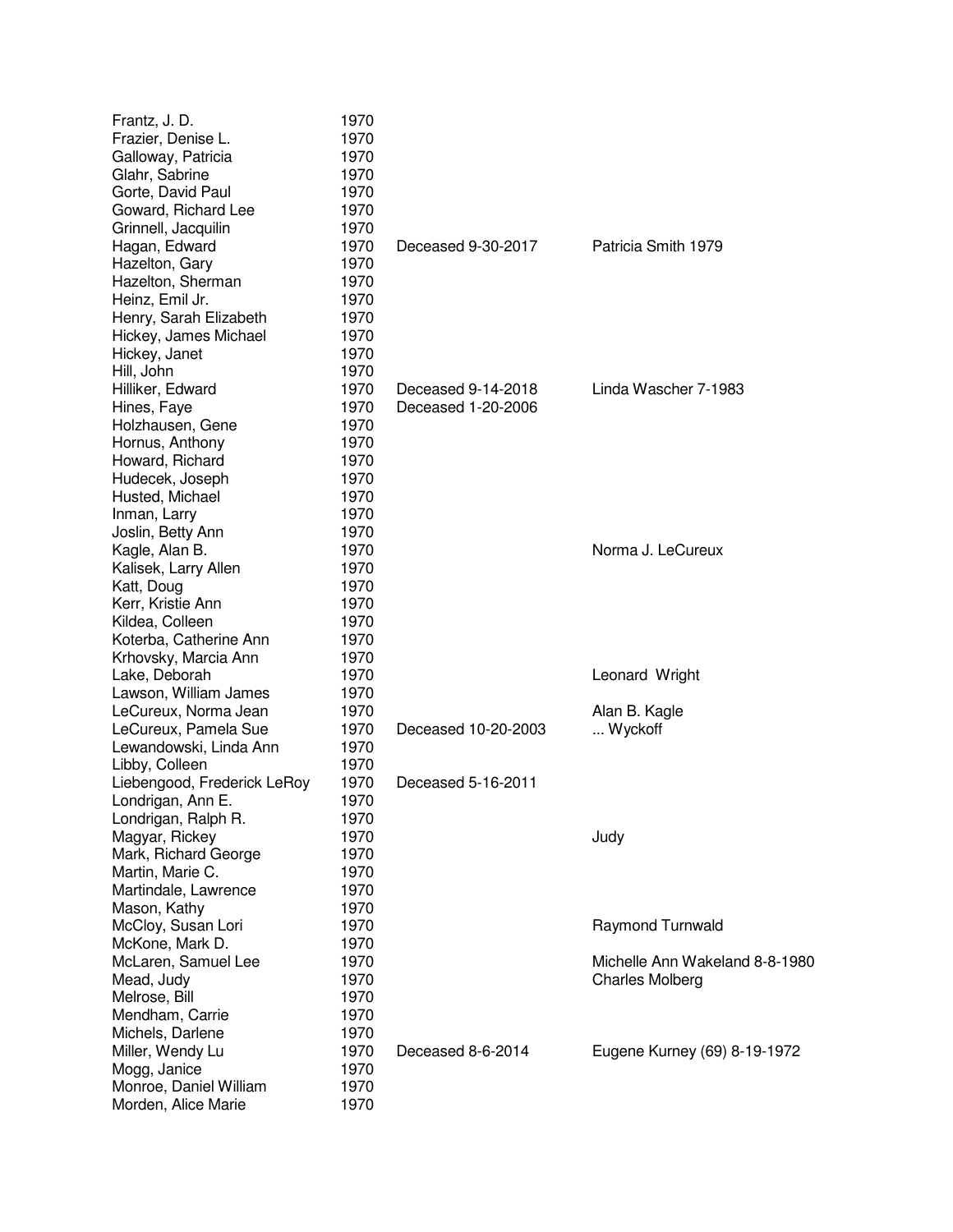| Morrice, Ricky Marlen                 | 1970         |                    | $Lynn$                     |
|---------------------------------------|--------------|--------------------|----------------------------|
| Muzzy, Carrie Jean                    | 1970         |                    |                            |
| Muzzy, Florence                       | 1970         |                    | Sovia                      |
| Nall, Richard William                 | 1970         |                    |                            |
| Osika, Philip                         | 1970         |                    |                            |
| Pahl, George                          | 1970         |                    |                            |
| Parsons, Vernon L.                    | 1970         |                    |                            |
| Pasik, Anthony                        | 1970         |                    |                            |
| Phillips, Lynn E.                     | 1970         |                    |                            |
| Podolan, Joyce                        | 1970         |                    | Fivecoat                   |
| Porterfield, Keith W.                 | 1970         |                    |                            |
| Powell, Wilma Jean                    | 1970         |                    |                            |
| Price, Carol Lee                      | 1970         |                    |                            |
| Riley, James F.                       | 1970         |                    |                            |
| Robertson, Mary                       | 1970         |                    |                            |
| Rogers, Donald                        | 1970         |                    |                            |
| Roslaar,                              | 1970         |                    |                            |
| Rosser, Mike                          | 1970         |                    |                            |
| Runyan, Daniel George                 | 1970         |                    |                            |
| Russell, Barbara                      | 1970         |                    |                            |
| Sabisch, Barry                        | 1970         |                    |                            |
| Sanderson, James Robert               | 1970         |                    | Bonnie Sarrazin 5-12-1973  |
| Schaar, John Earl                     | 1970         |                    |                            |
| Schneider, Cheryl                     | 1970         |                    |                            |
| Schwartz, Martha                      | 1970         |                    |                            |
| Sebesta, Diane Kathryn                | 1970         |                    |                            |
| Seib, Robert Edward                   | 1970         |                    |                            |
| Sellers, Thomas                       | 1970         |                    |                            |
| Serviss, Mary Jean                    | 1970         |                    | Mihalek                    |
| Severn, Jaclyn Lorraine               | 1970         |                    |                            |
| Seward, Gregory L.                    | 1970         |                    |                            |
| Shepherd, Gary Dennis                 | 1970         |                    | Marsha                     |
| Shipman, Debra Dee                    | 1970         |                    |                            |
| Shoults, Cathalene Marie              | 1970         | Deceased 7-21-2006 | Paul L. Albring 11-30-1973 |
| Skodak, Timothy J.                    | 1970         |                    |                            |
| Sleeseman, Michael G.                 | 1970         |                    |                            |
| Sovis, Fredie Charles                 | 1970         |                    |                            |
| Spencer, Howard                       | 1970         |                    |                            |
| Spencer, Sue                          | 1970         |                    |                            |
| Steele, Barbara                       | 1970         |                    |                            |
| Sterba, Kenneth James                 | 1970         |                    | Melanie M. Mehl 7-16-1977  |
| Stevens, Gordon                       | 1970         |                    |                            |
| Stevens, Richard                      | 1970         |                    |                            |
| Stewart, Janie                        | 1970         |                    |                            |
| Stewart, Martin Douglas               | 1970         |                    |                            |
| Stickel, Patricia Marie               | 1970         |                    |                            |
| Studt, Roxanne                        | 1970         |                    |                            |
| Summers, Jeanette Sue                 | 1970         |                    | Lake                       |
| Sutter, Dorothy Kaye                  | 1970         | Deceased 11-2-2007 | Donald P. Mrva 4-24-71     |
| Svrcek, Jean Marie                    | 1970         |                    |                            |
| Swan, Charles                         | 1970<br>1970 | Deceased 1-27-1973 |                            |
| Swan, Dawn Lea                        | 1970         |                    | Don Magyar (65) 1-16-1971  |
| Teichman, Patricia<br>Temple, Greg G. | 1970         | Deceased 2-3-2008  | Marie                      |
| Timmer, Gerald                        | 1970         |                    |                            |
| Tissot, Patricia Jane                 | 1970         |                    |                            |
|                                       |              |                    |                            |